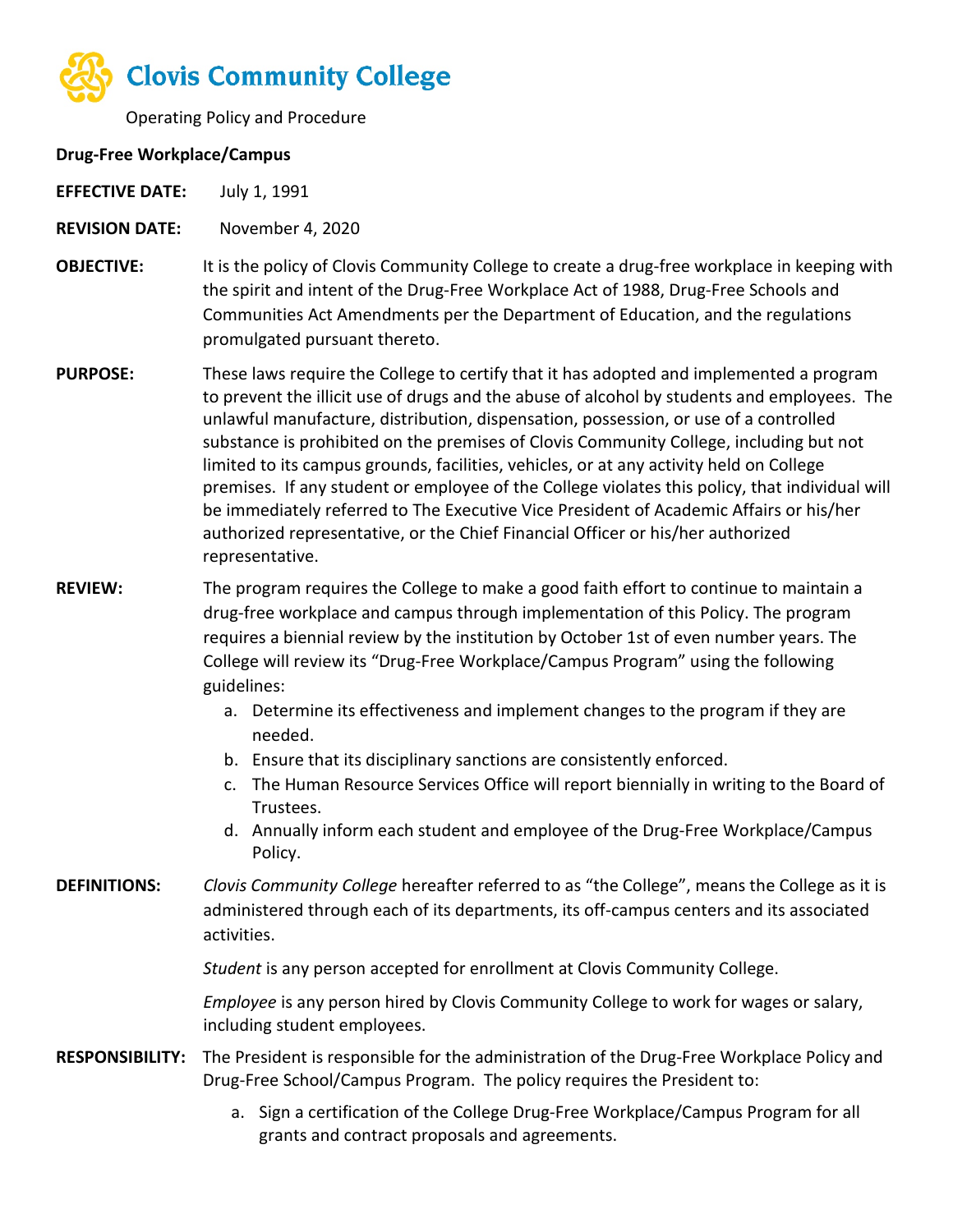b. Notify the appropriate federal contracting agency within ten days after receiving notice from an employee of a conviction on any criminal drug statute or of otherwise receiving actual notice of the conviction.

The Executive Vice President and the Chief Financial Officer are designated by the President to:

- a. Evaluate the effectiveness and propose changes in the Drug-Free Workplace/Campus policy.
- b. Report to the President concerning the development and implementation of the Drug-Free Workplace/Campus policy.
- c. Administer this program for students and employees.
- d. Certify this program for College grants and contracts.
- e. Ensure that the sanctions the college has developed are consistently enforced.
- f. Annually inform each student and employee of the Drug-Free Workplace/Campus policy.

The President's Council is designated, by the President, to oversee the development and implementation of the Drug-Free Workplace/Campus Program. Chief Financial Officer is delegated to assist the Council in this process.

## **DRUG-FREE WORKPLACE/CAMPUS PROGRAM POLICY/PROCEDURE**

Clovis Community College established the following Drug-Free Workplace/Campus Program. Employees of the College are considered a valuable asset, and their health and welfare are of serious concern. The purpose of the program is to inform the College employees and students about:

- a. The dangers of drug abuse in the workplace.
- b. The College's policy for maintaining a drug-free campus environment.
- c. The information on available drug counseling, rehabilitation, or employee assistance programs.
- d. The appropriate disciplinary action and penalties that may be imposed for a drug abuse violation.

The program requires the Chief Financial Officer to provide each employee with a copy of the policy. The program requires each employee, as a condition of employment, to:

- a. Abide by the Board of Trustees' Drug-Free Workplace/Campus Policy.
- b. Notify the Director of Human Resource Services of any criminal drug statute conviction for a violation occurring on the College premises no later than five days after conviction.
- c. Acknowledgement of the Drug-Free Workplace/Campus Policy and programs.

The program requires annual distribution in writing to each employee and student (regardless of the length of the student's program of study) of:

- a. Standards of conduct that clearly prohibit, at a minimum, the unlawful possession, use or distribution of illicit drugs and alcohol by students and employees of its activities.
- b. A description of the applicable legal sanctions under local, State, or Federal law for the unlawful possession or distribution of illicit drugs and alcohol.
- c. A description of the health risks associated with the use of illicit drugs and the abuse of alcohol.
- d. A description of any drug or alcohol counseling, treatment, or rehabilitation or re-entry programs that are available to employees or students.
- e. A clear statement that the institution will impose disciplinary sanctions on students and employees (consistent with local, State, and Federal law), and a description of those sanctions, up to and including expulsion or termination of employment and referral for prosecution, for